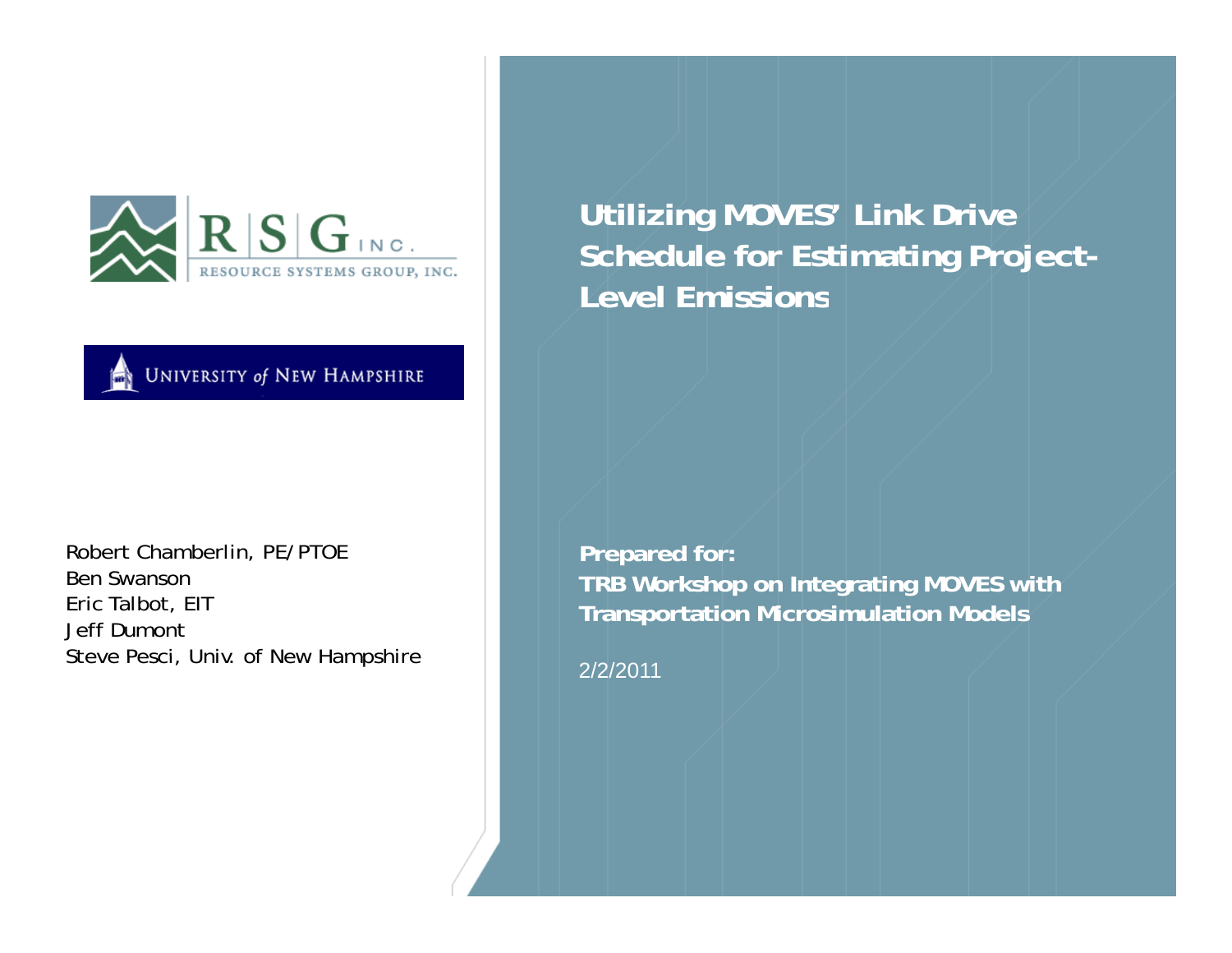# **Overview**

- **Motivation – Develop an Analytical Approach that Practitioners Can Use**
- **What is a Project-Level Analysis?**
- **A Spectrum of Tools -- Microsimulation-Air Emissions Models**
- **Points of Connection**
- **The Analysis Testbed – An Intersection Control Change**
	- **Signalized Intersection – Roundabout – All Way Stop**
- Connecting the Microsimulation Model to MOVES
	- **Developing a Link Drive Schedule**
- **R lt d R d ti f F t R h Results and Recommendations for Future Research**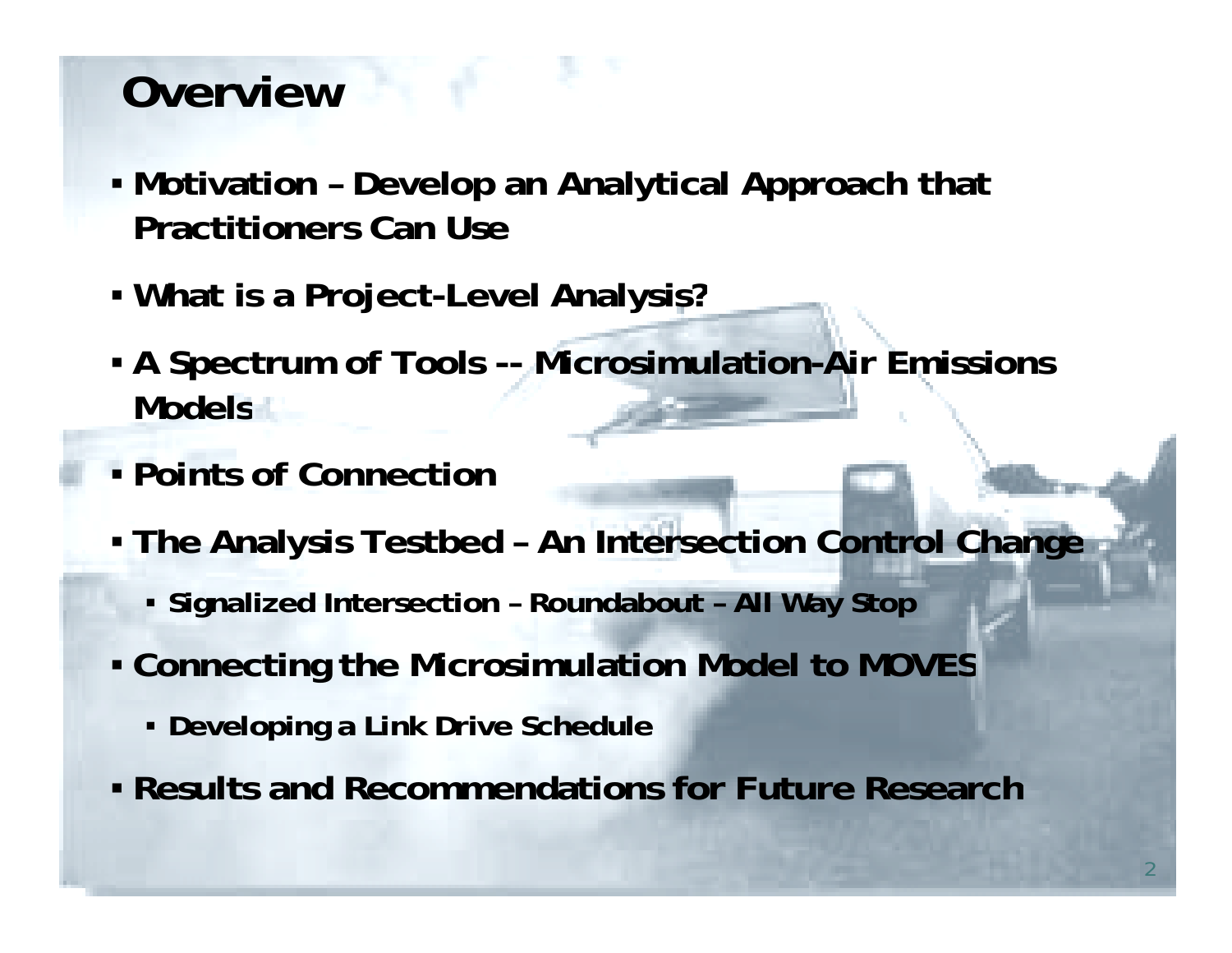# **Motivation**

- Why Connect a Traffic Microsimulation Model to MOVES?
- Regulatory requirement: EPA May 2010 guidance for performing "project-level" transportation conformity analysis
	- "Hot Spots" analysis, PM and CC
- Increasing Need from Other Quarters of Society for Tools to Estimate Emissions Impacts of Traffic Operational Changes
	- CMAQ requirement of the emissions benefits of a proposed project
	- City of Portland, OR CO2 offsets from signal optimization
	- $\bullet$  State regulations (e.g. Massachusetts Environmental Policy Act)
	- Sustainability initiatives (e.g. University of New Hampshire)
- **An Approach that Practicing Traffic Engineers Can Use**

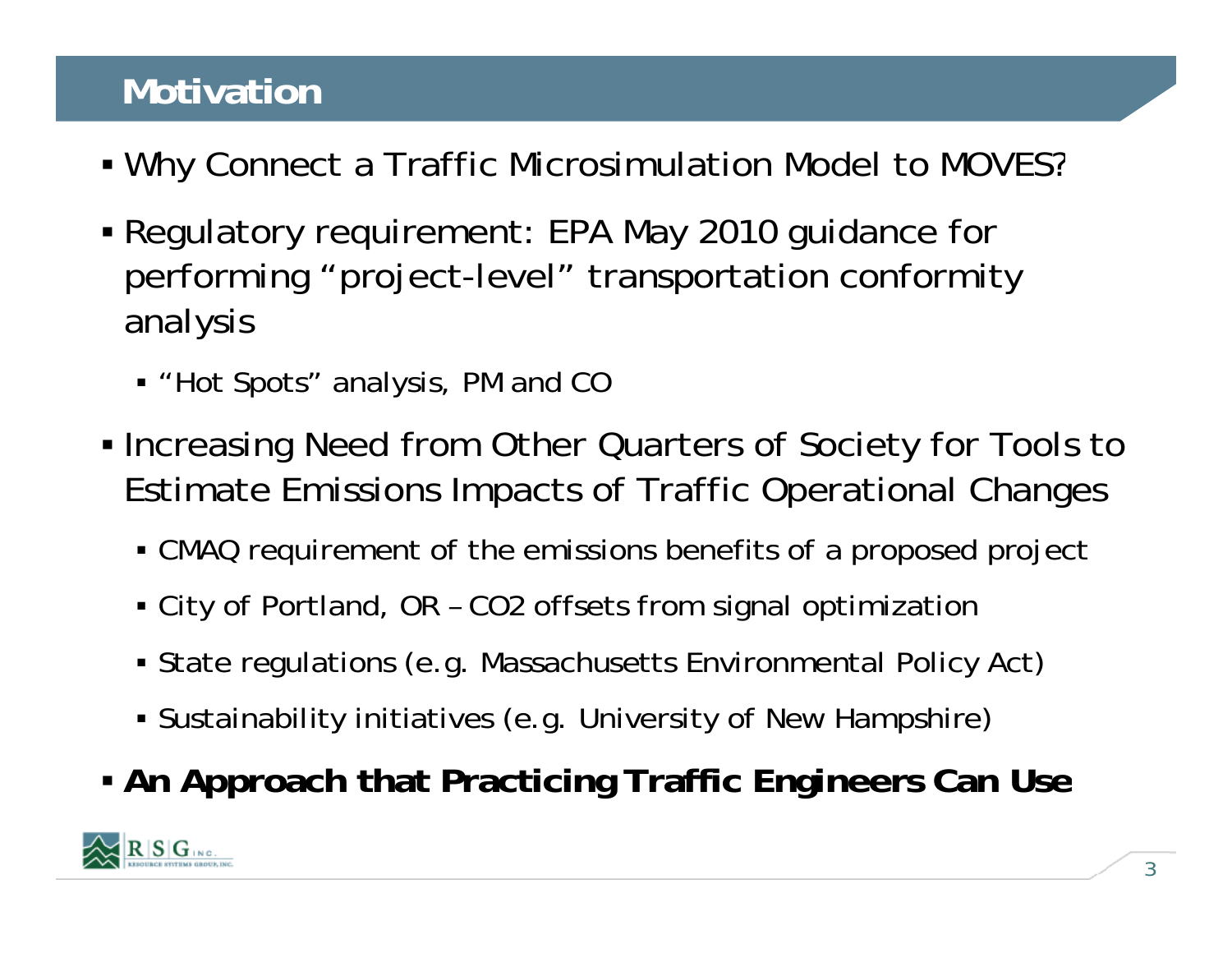## **What is a "Project Level" Analysis?**

- MOVES Project -Level Analysis
	- Projects of Local Air Quality Concern:
		- Within PM10 Non-Attainment or Maintenance Areas
		- Include High % of Diesel Trucks
- Examples:
	- High volume highways (>125,000 AADT) with >8% diesel trucks
	- New highway facilities connecting to a major intermodal terminal
	- Highway expansion affecting an existing congested intersection (LOS D-F) with an increase in diesel trucks
	- A "regionally significant project" defined in 40 CFR 93.101
- What Are Our Options for Performing this Type of Analysis?

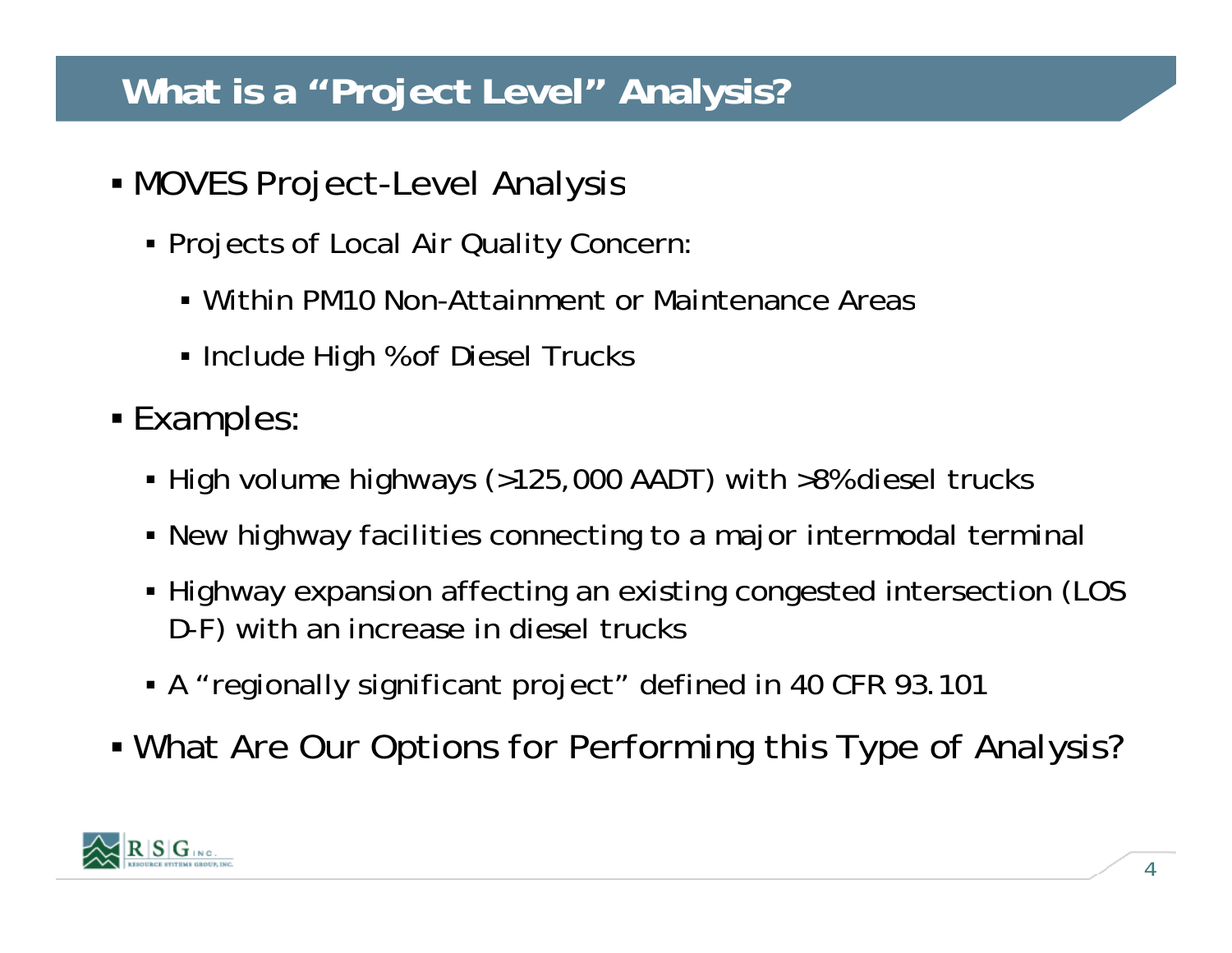## **A Spectrum of Tools – Microsimulation/Emission Model Pairings**

| ulation Software   |  | <b>Emissions Software</b> |  |
|--------------------|--|---------------------------|--|
| <b>AIMSUN</b>      |  | Versit+micro              |  |
| <b>INTEGRATION</b> |  | <b>VT-Micro</b>           |  |
| Paramics           |  | <b>CMEM</b>               |  |
| <b>VISSIM</b>      |  | Versit                    |  |
| <b>VISSIM</b>      |  | <b>PHEM</b>               |  |
| <b>TRANSIMS</b>    |  | <b>MOVES</b>              |  |
| <b>CORSIM</b>      |  | <b>VeTESS</b>             |  |
| Synchro/SimTraffic |  | <b>TREMOVE</b>            |  |
|                    |  | <b>COPERT (EEA)</b>       |  |
|                    |  | <b>ModEM</b>              |  |
|                    |  |                           |  |

| <b>Microsimulation Software</b> |  |  |
|---------------------------------|--|--|
| <b>AIMSUN</b>                   |  |  |
| INTEGRATION                     |  |  |
| Paramics                        |  |  |
| <b>VISSIM</b>                   |  |  |
| <b>VISSIM</b>                   |  |  |
| <b>TRANSIMS</b>                 |  |  |
| <b>CORSIM</b>                   |  |  |
| Synchro/SimTraffic              |  |  |
|                                 |  |  |

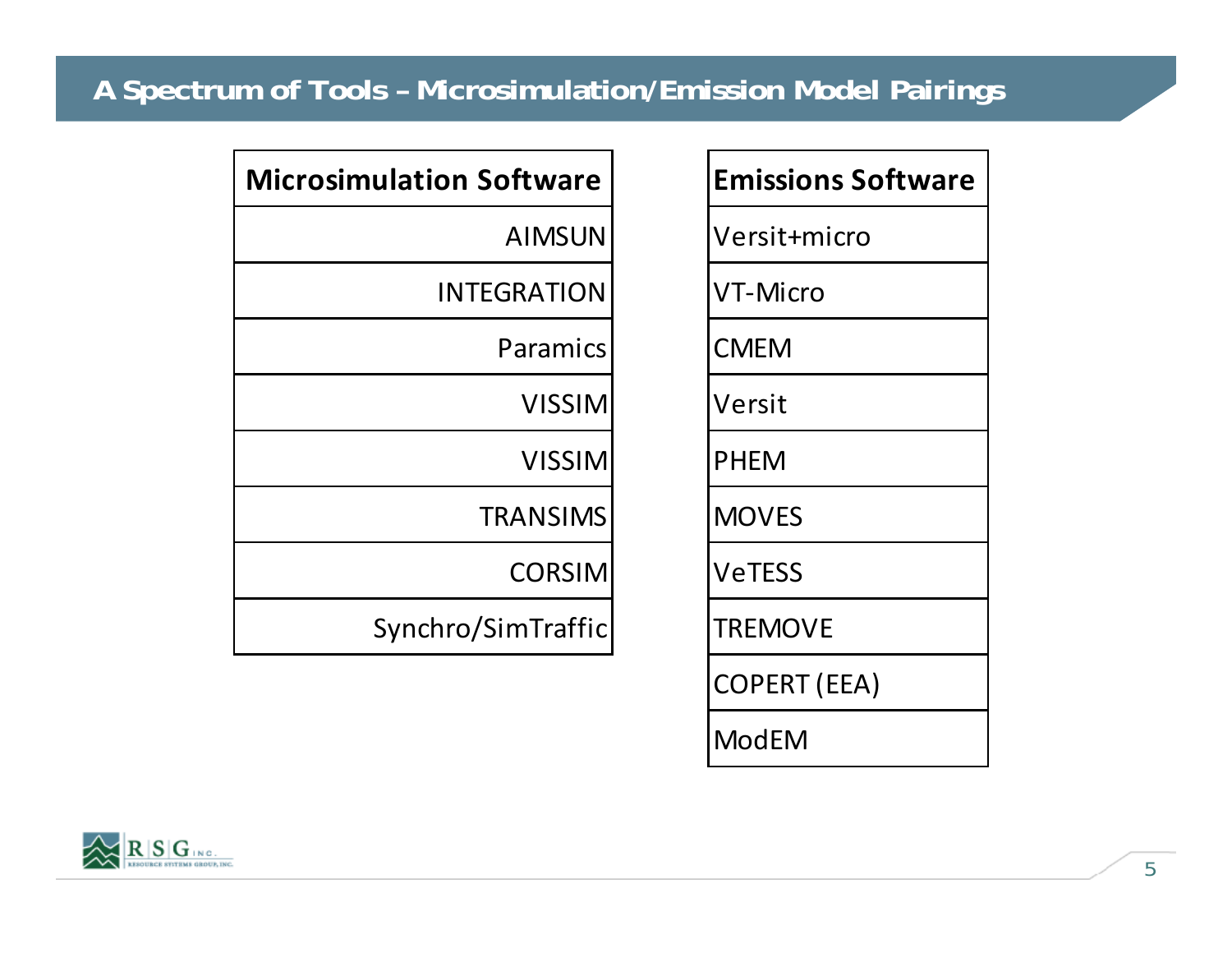## **A Spectrum of Tools – Microsimulation/Emission Model Pairings**

| <b>Microsimulation Software</b> |                    |              | <b>Emissions Software</b> |
|---------------------------------|--------------------|--------------|---------------------------|
| <b>AIMSUN</b>                   | <b>AIMSUN</b>      | Versit+micro | Versit+micro              |
| <b>INTEGRATION</b>              | <b>INTEGRATION</b> | VT-Micro     | VT-Micro                  |
| Paramics                        | Paramics           | <b>CMEM</b>  | <b>CMEM</b>               |
| <b>VISSIM</b>                   | <b>VISSIM</b>      | Versit       | Versit                    |
| <b>VISSIM</b>                   | <b>VISSIM</b>      | <b>PHEM</b>  | <b>PHEM</b>               |
| <b>TRANSIMS</b>                 | <b>TRANSIMS</b>    | <b>MOVES</b> | <b>MOVES</b>              |
| <b>CORSIM</b>                   |                    |              | <b>VeTESS</b>             |
| Synchro/SimTraffic              |                    |              | <b>TREMOVE</b>            |
|                                 |                    |              | COPERT (EEA)              |
|                                 |                    |              | ModEM                     |

- Points of connection:
	- Vehicle characteristics (fleet age mix, power/weight)
	- Environmental characteristics (meteorological)
	- Network characteristics (functional class, grade)



Vehicle trajectories (speed/accel profiles)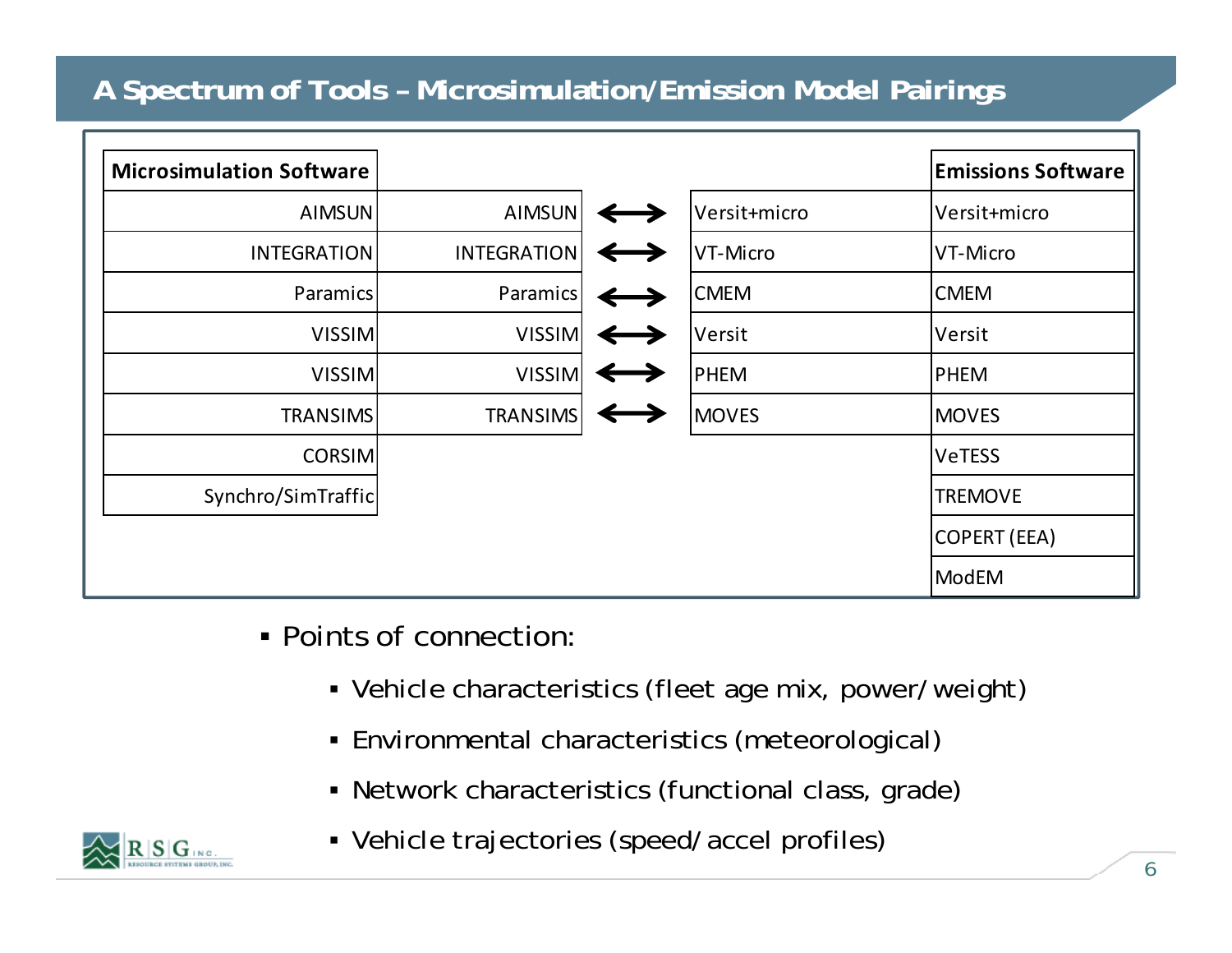#### **Points of Connection-- Vehicle Trajectory Files**



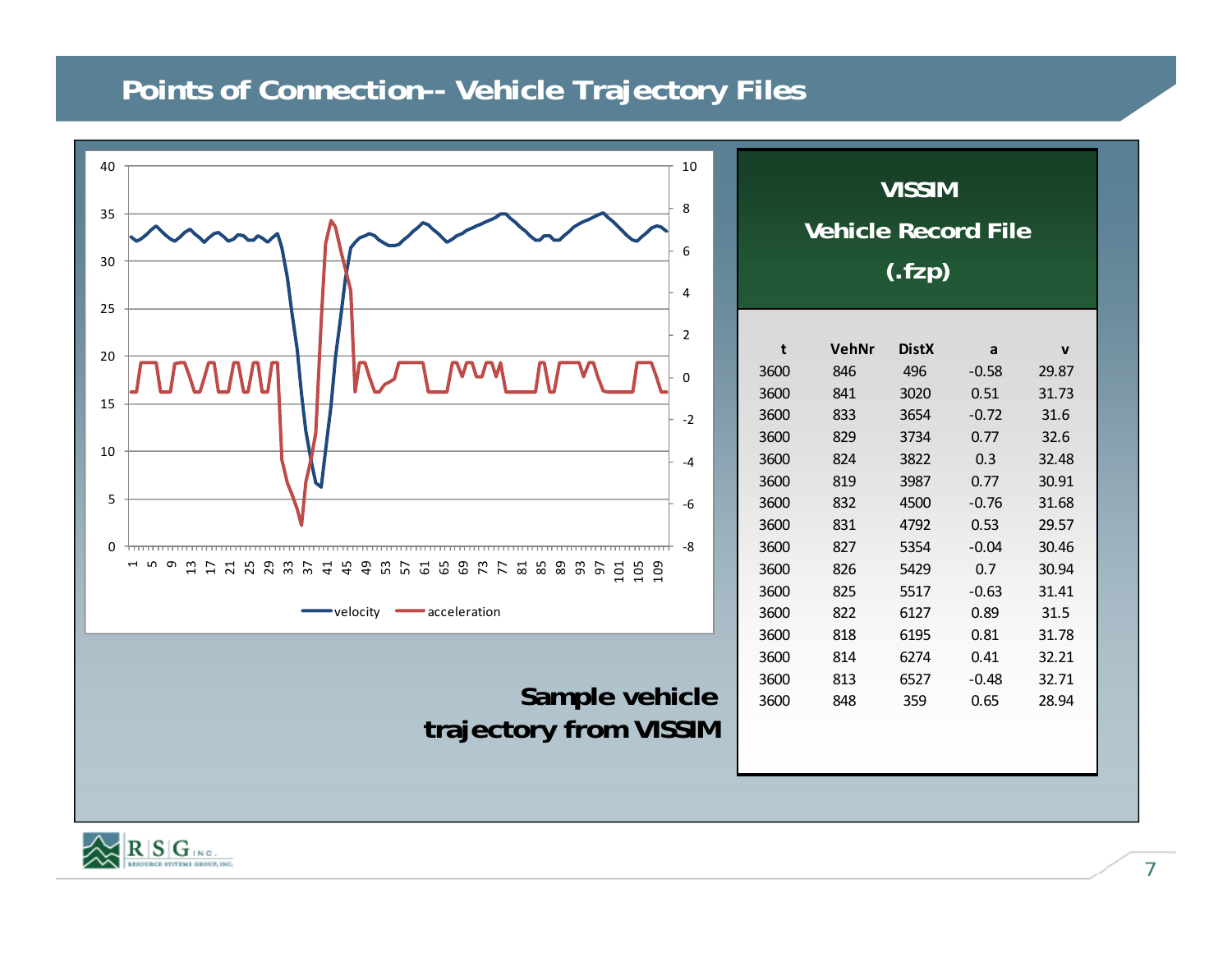### **Points of Connection -- Vehicle Trajectory Files**



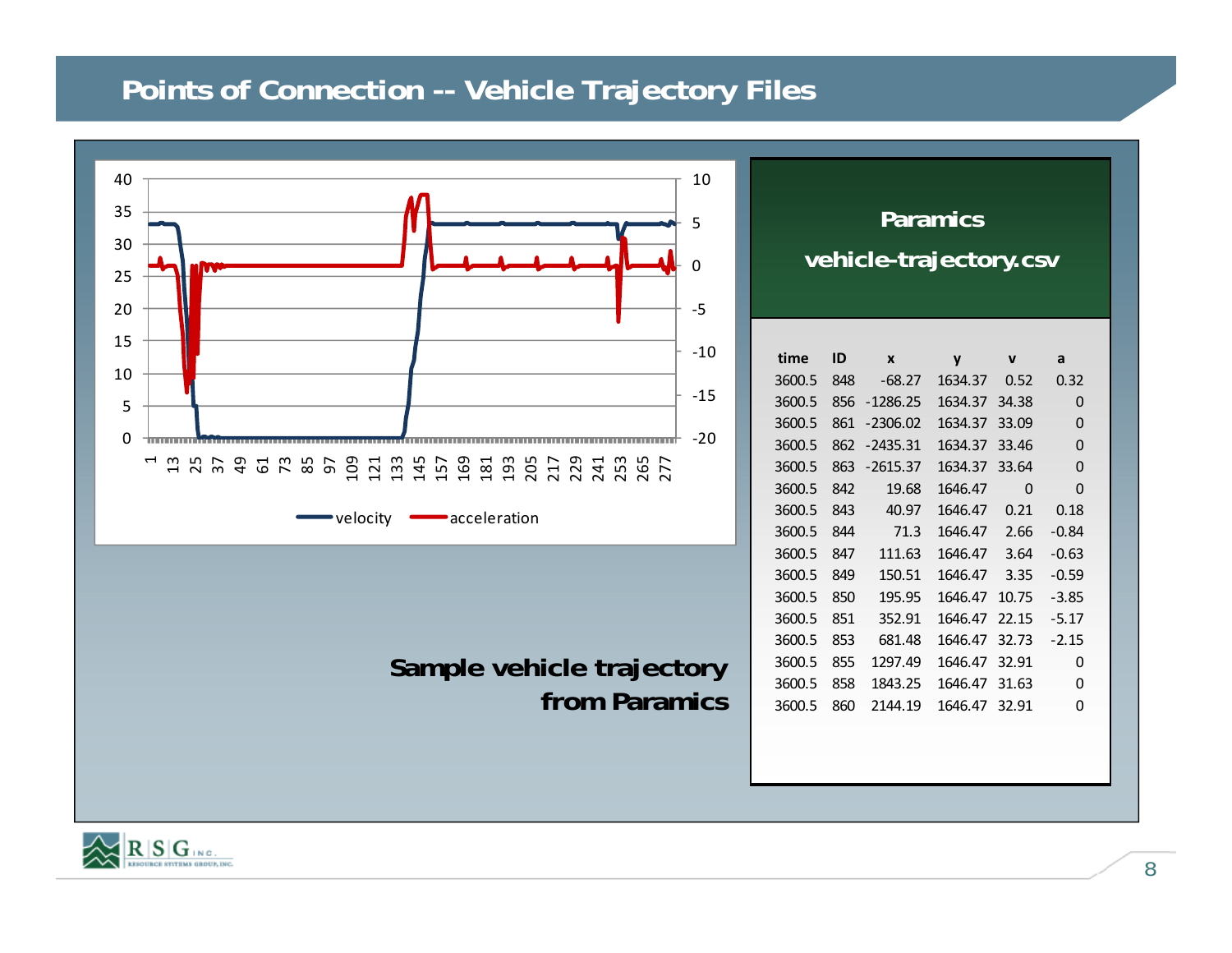## Average Speed

- Widespread recognition that the "average speed approach" is insufficient to capture the environmental impacts of vehicle travel.
- "Two "trips" that have the same average speed can have drastically different emissions results depending on whether the trip was made on free flowing arterials or on a congested freeway." *Barth, et al NCHRP 25* $\cdot$ *11*
- "…for the same average speed, one can observe widely different instantaneous speed and acceleration profiles, each resulting in very different fuel consumption and emission levels." *Rakha and Ahn*
- Operating Mode Distributions
- Link Drive Schedules….a "How To"

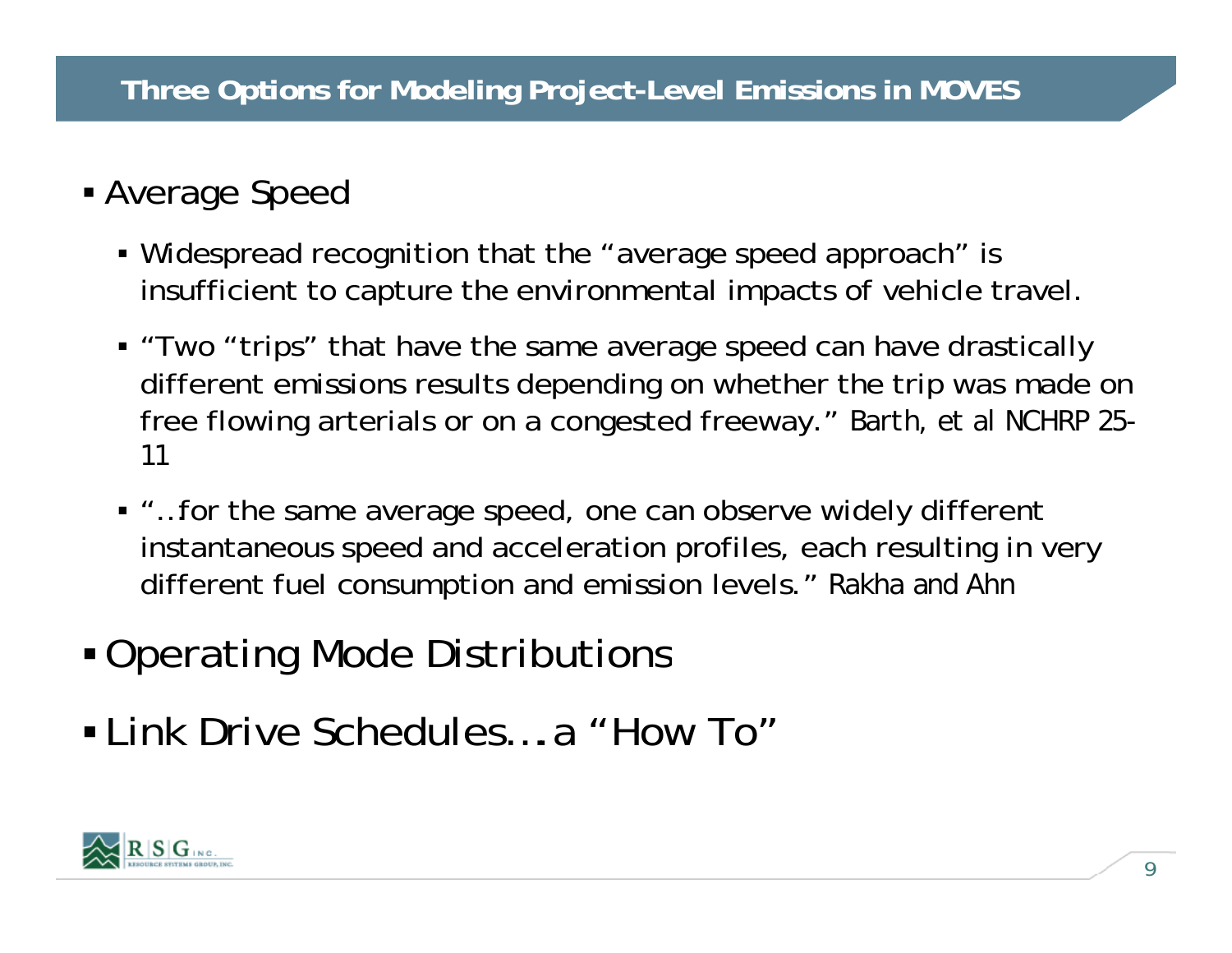## **The Analysis Testbed**

- 3-Leg Intersection Modeled as Pretimed Signal, Roundabout, and All Way Stop
- 0.5 mile approach link, 30 mph
- Two sets of traffic volumes
	- 850 vehicles/hour (LOS B, 11 seconds/vehicle)
	- 1700 vehicles/hour (LOS D, 35 seconds/vehicle)
- One vehicle type Passenger Car  $(ID=21)$





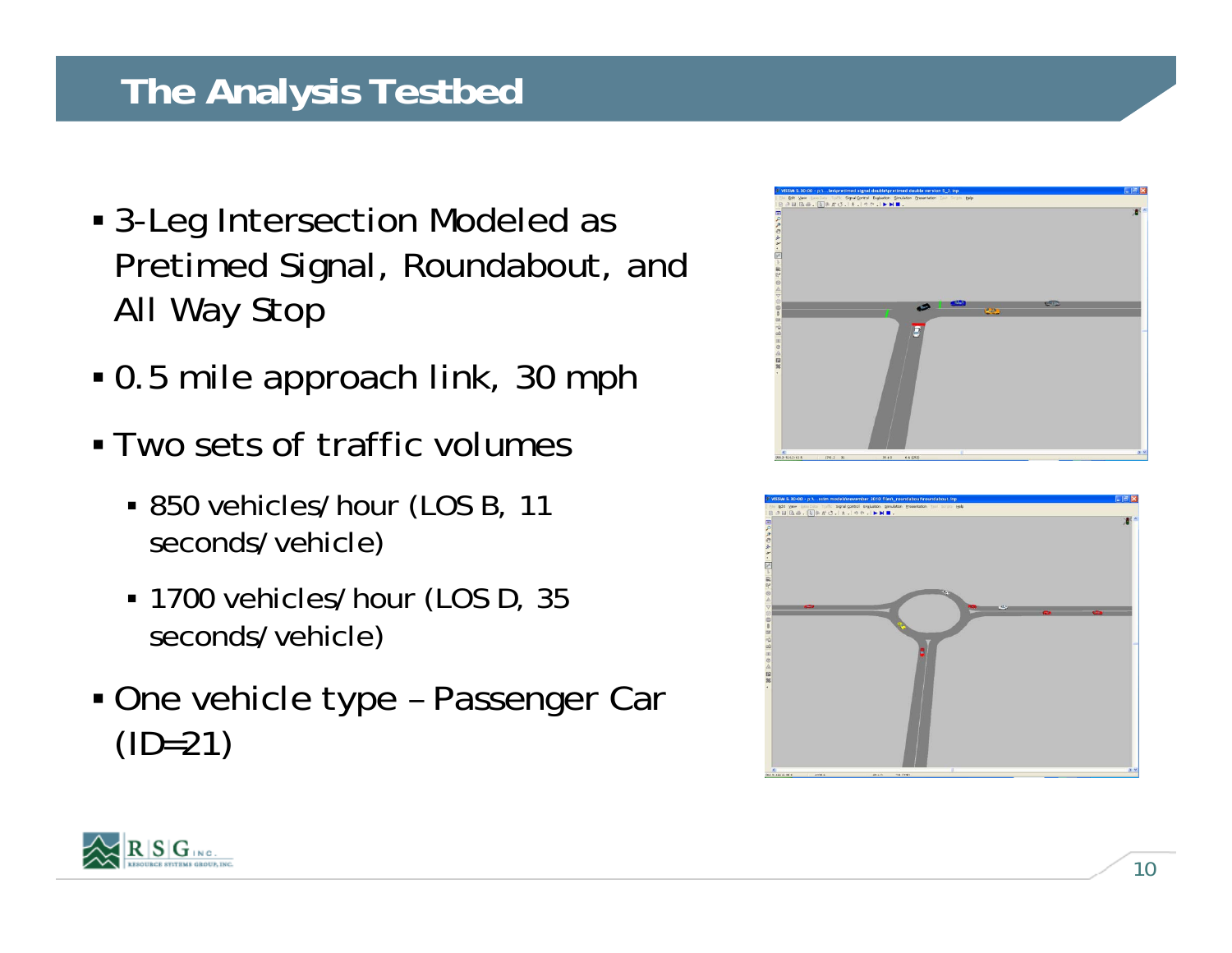## **A Practical Matter on Data Production and Run Time**

- Low volume runs 850 vehicles/hour
- High volume runs 1700 vehicles/hour
- $\blacksquare$  150-300 records per vehicle  $\lvert \frac{\dagger \blacksquare \qquad \qquad }{\ddots} \rvert$
- 120,000 500,000 records either…
	- A VERY long MOVES run, or
	- Too much for the MOVES LDS?





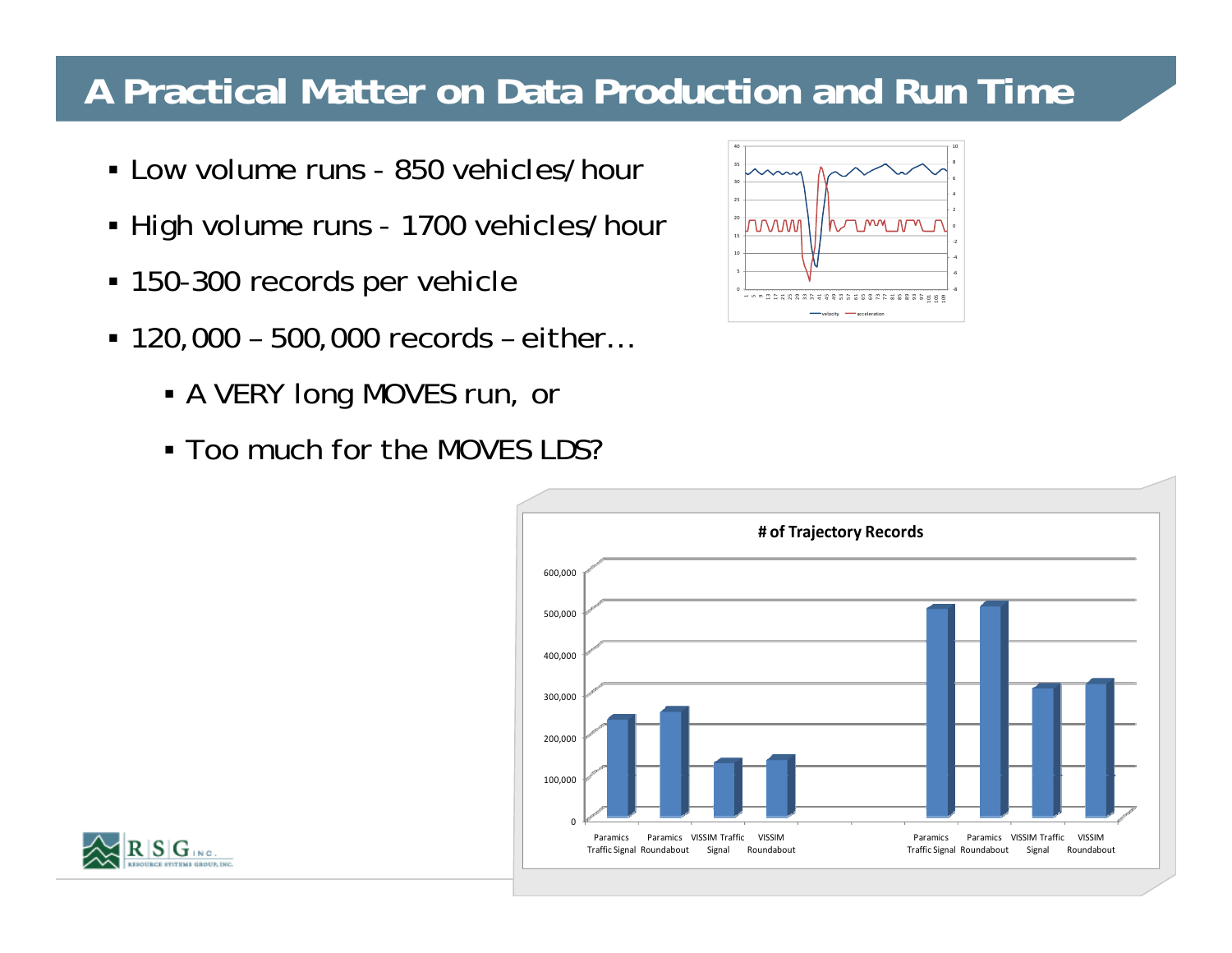#### **How to Process the Traffic Model Output for Input to MOVES?**

- How to manage thousands of records? Two steps:
- Step 1: K-Means Algorithm to Cluster "Like" Trajectories
	- Minimizes the Least Squared Differences Among a Set of X Observations into K clusters…



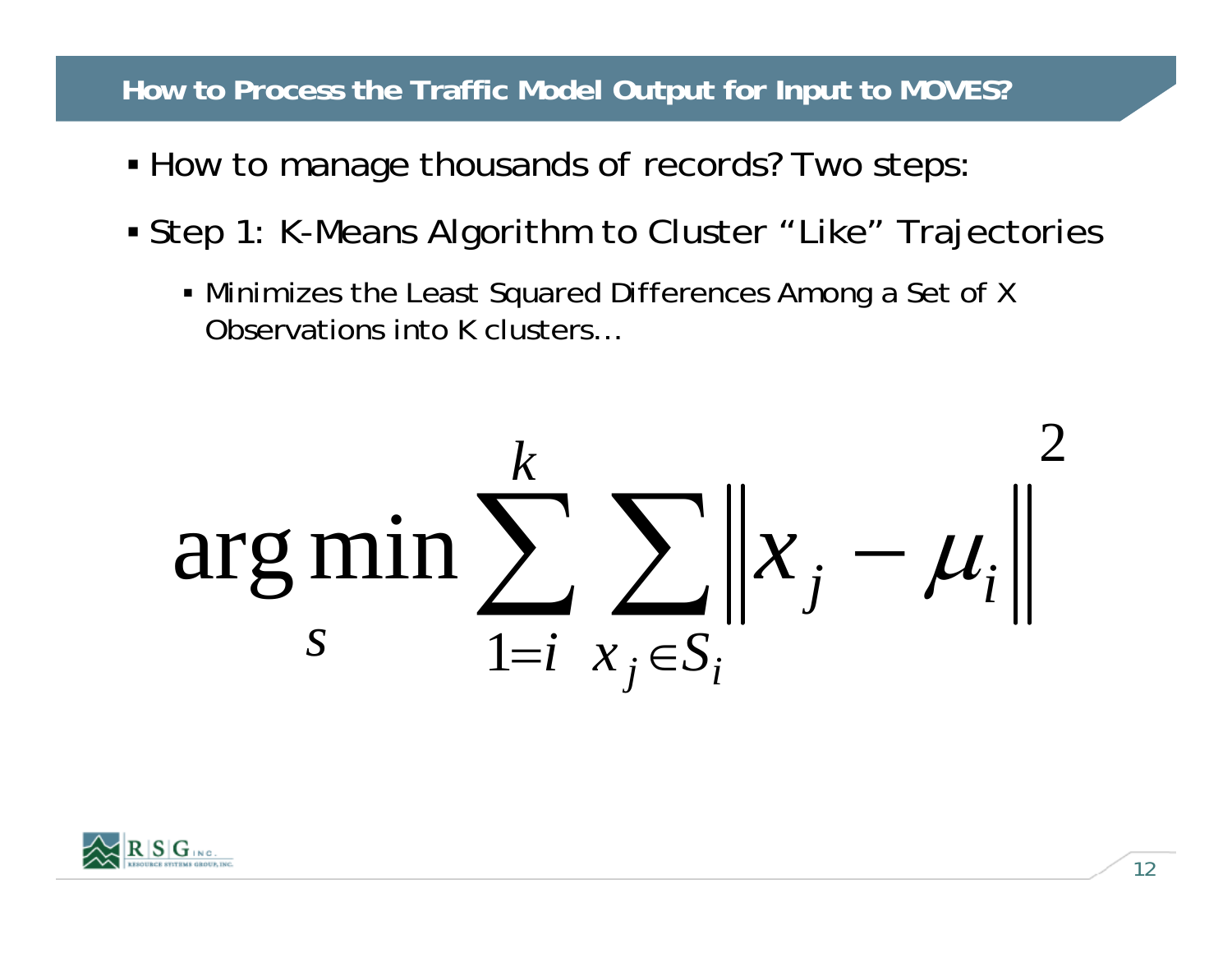## **What the K-Means Algorithm Produces**



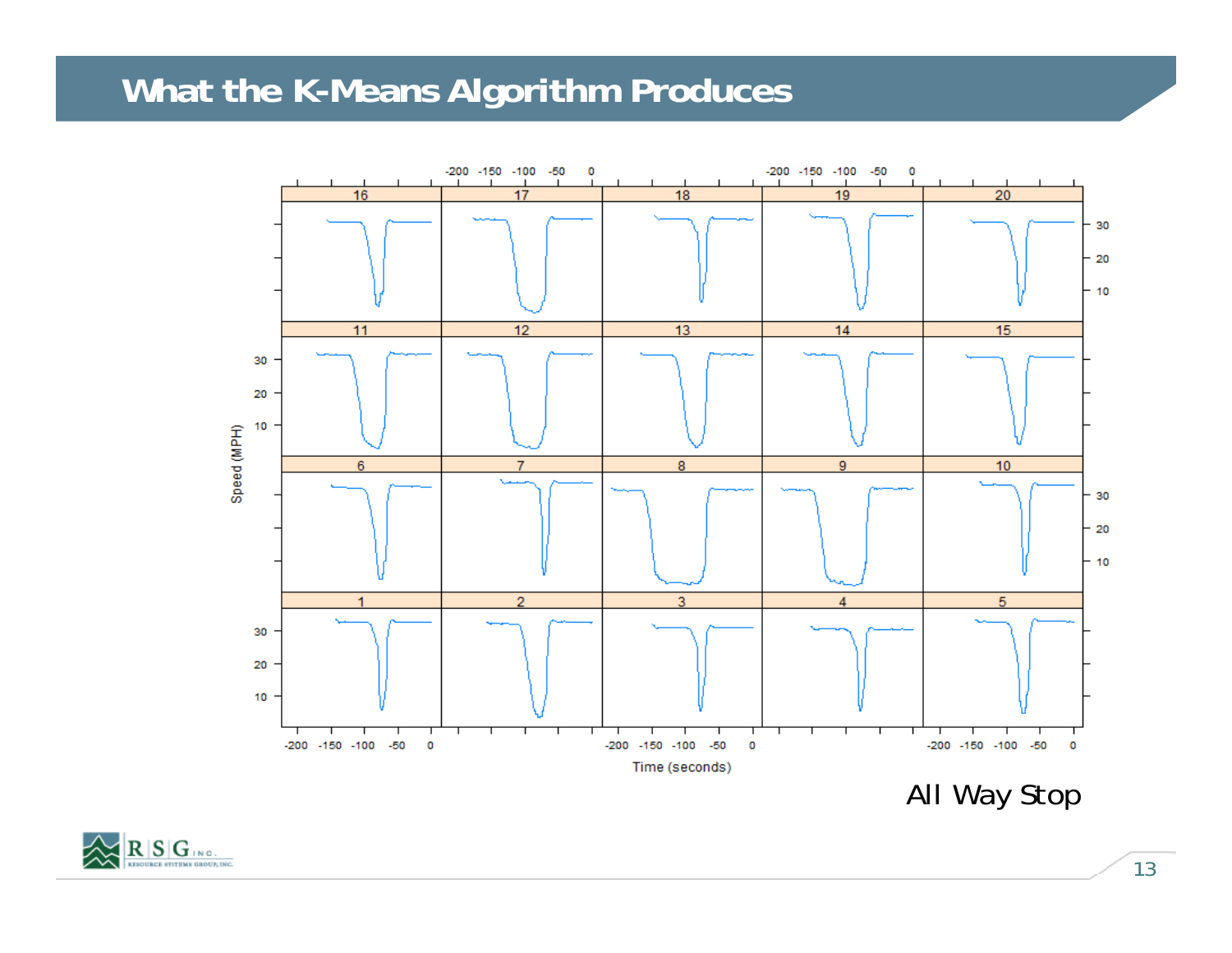# **What the K-Means Algorithm Produces**



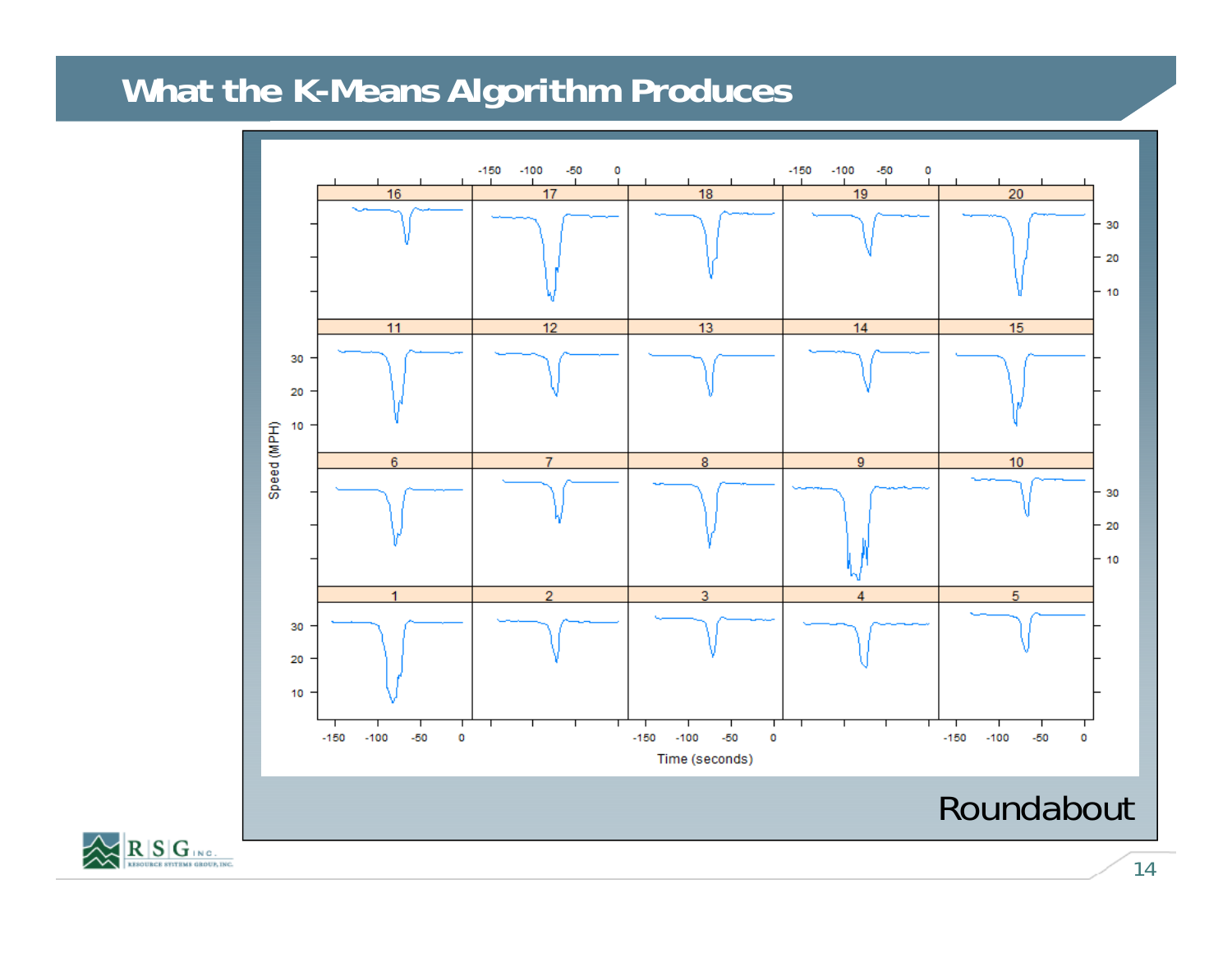## **What the K-Means Algorithm Produces**



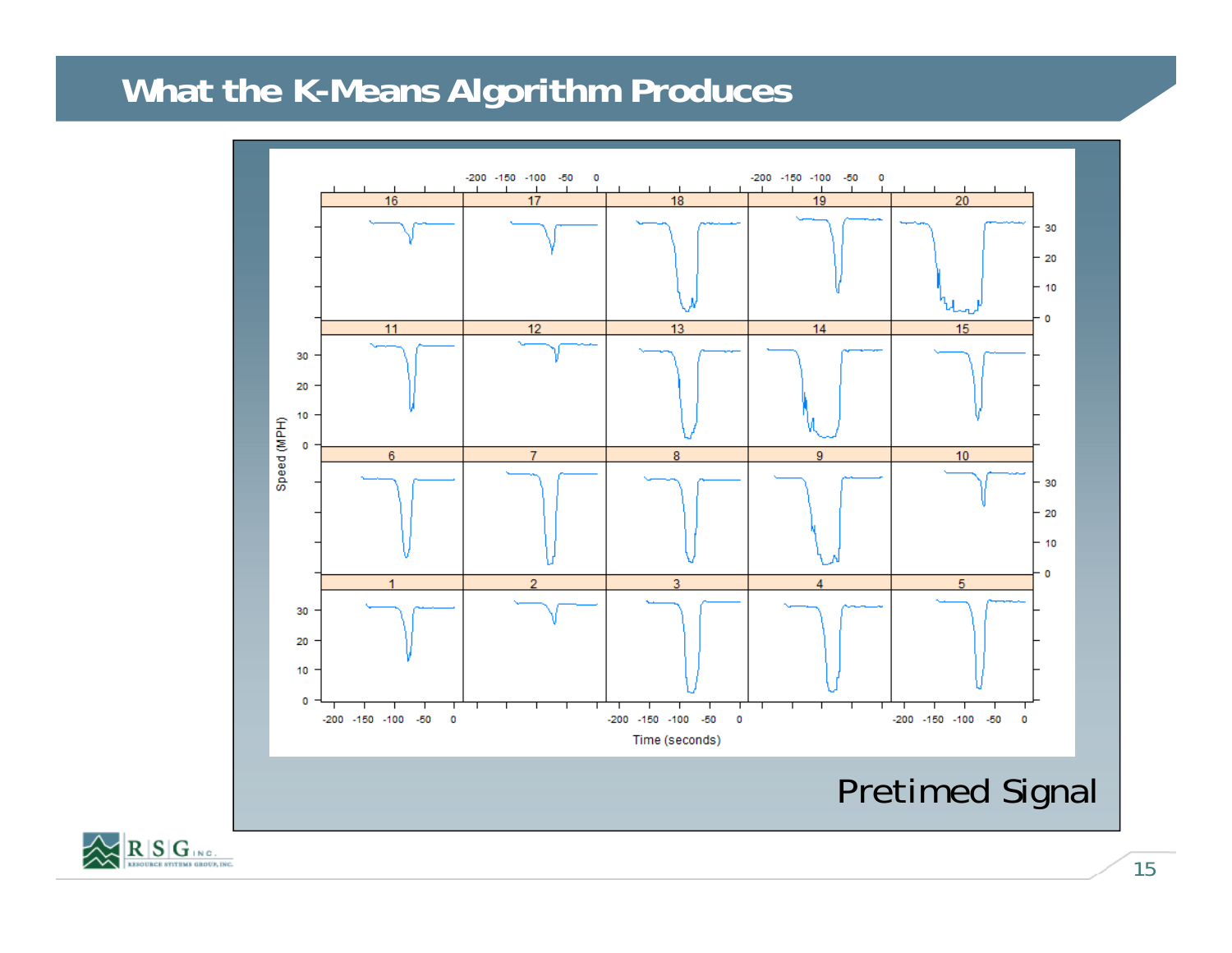## **Every Bin is a MOVES Drive Schedule**

What Else You Need -- # of Vehicles per Bin and Average Speed of Bir



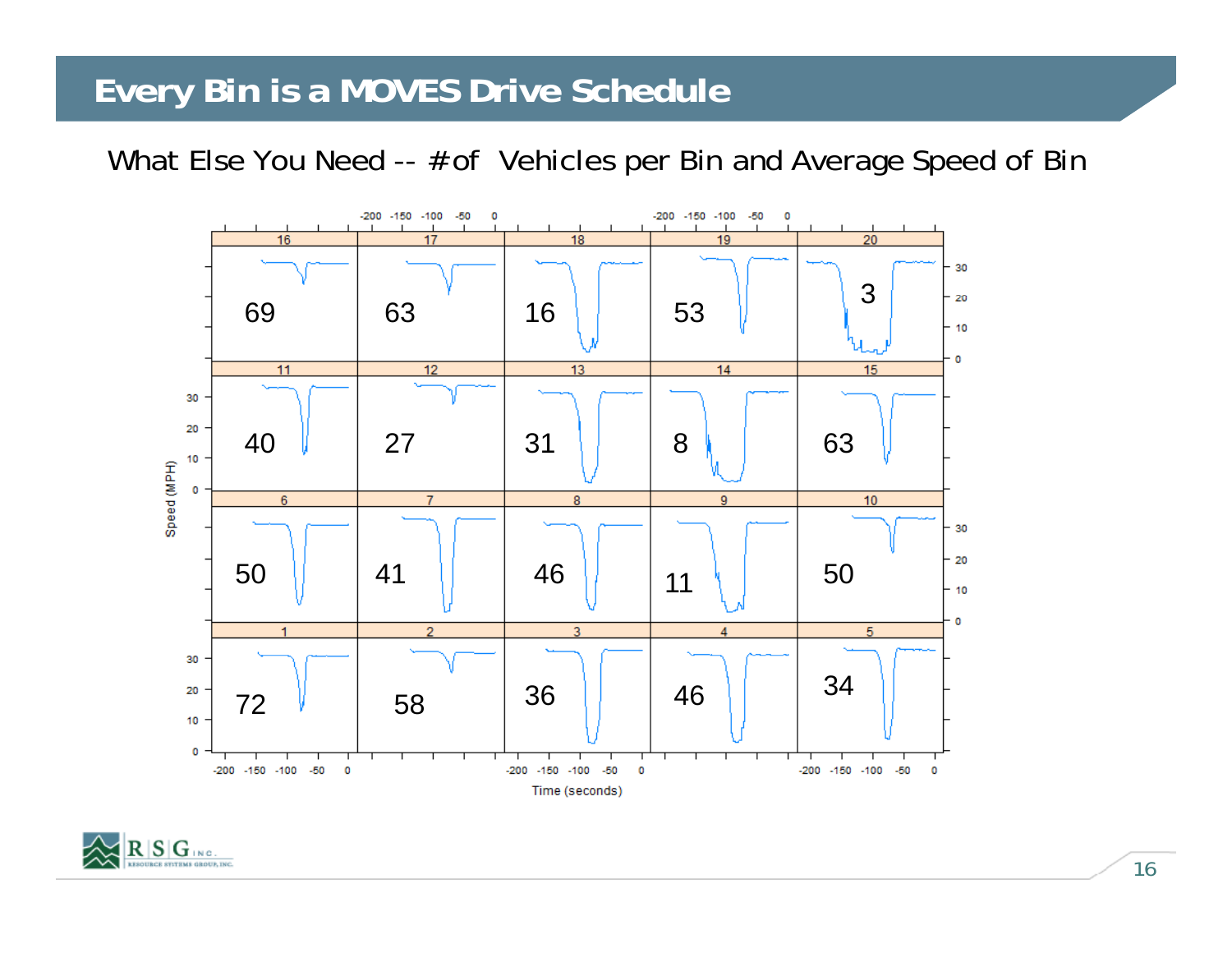# **The Link Drive Schedule**

- Step 2: LOESS (Locally Weighted Scatterplot Smoothing)
	- Creates one drive schedule representing many "like" trajectories
	- The Link Drive Schedule is a Key Input into the MOVES Run Specification File for Project-Level Analysis



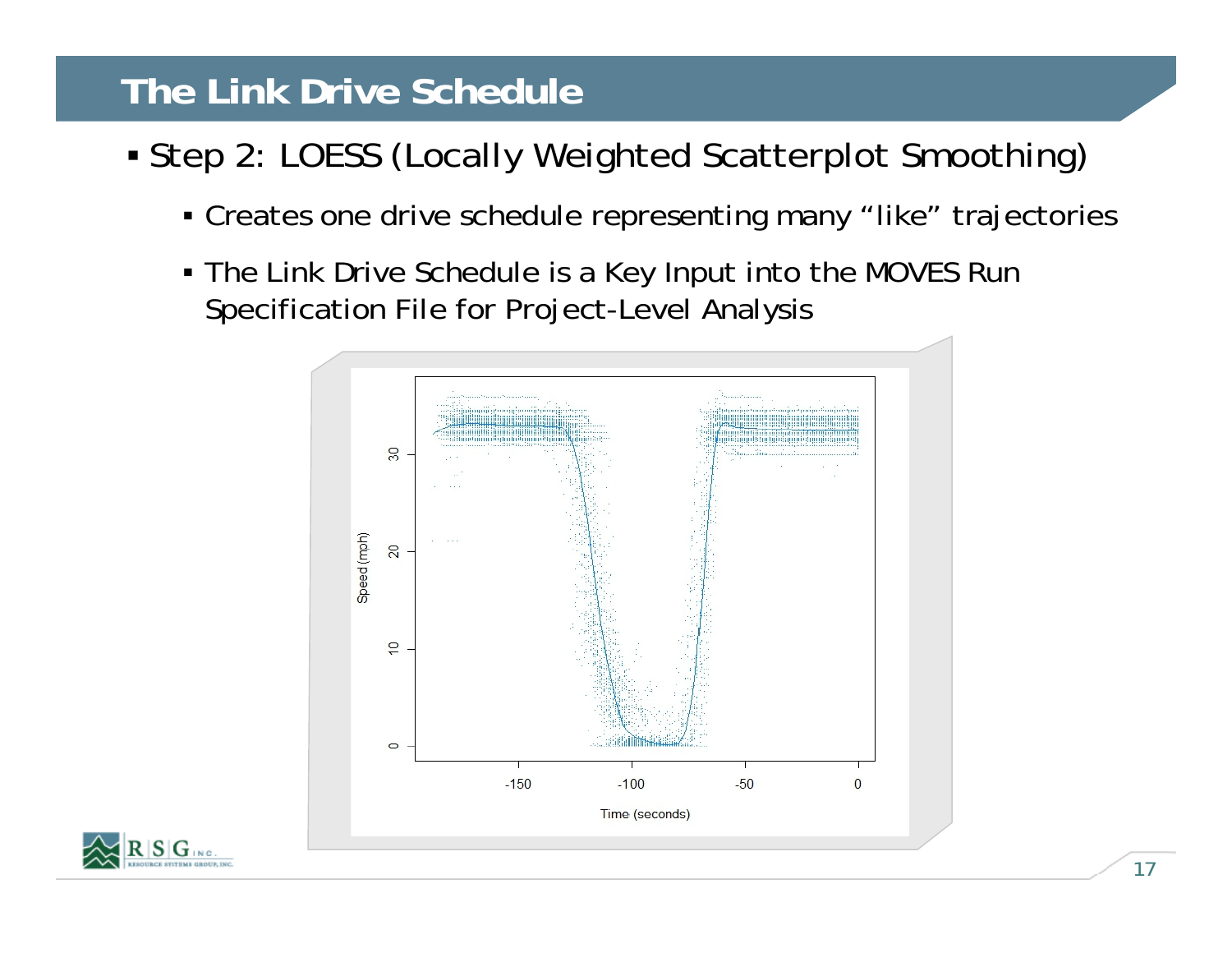## **Results – VISSIM High Volume (1700 vph) – CO2**



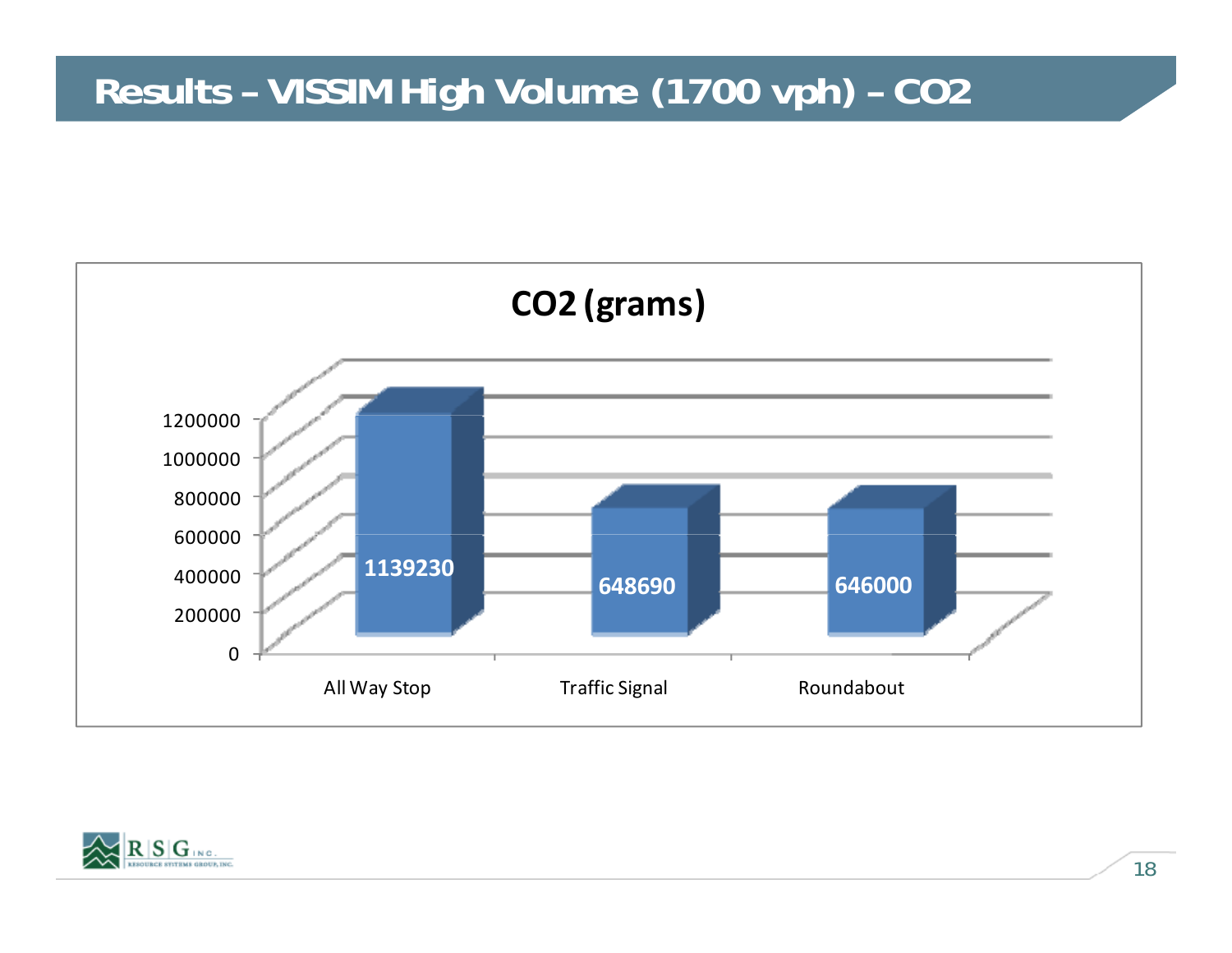# **Results – VISSIM High Volume (1700 vph) – PM2.5**



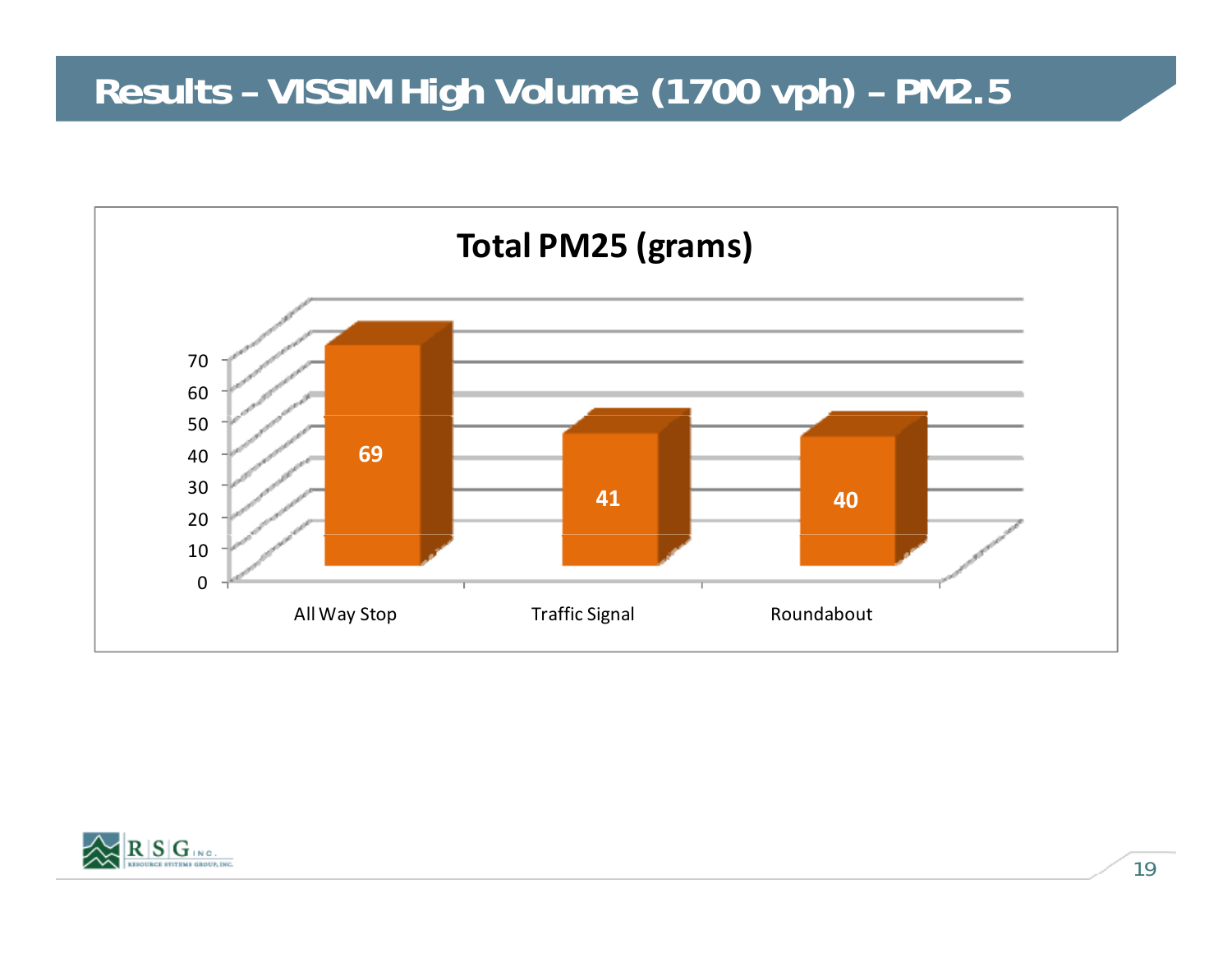# **Results – VISSIM High Volume (1700 vph) - NOx**



![](_page_19_Picture_2.jpeg)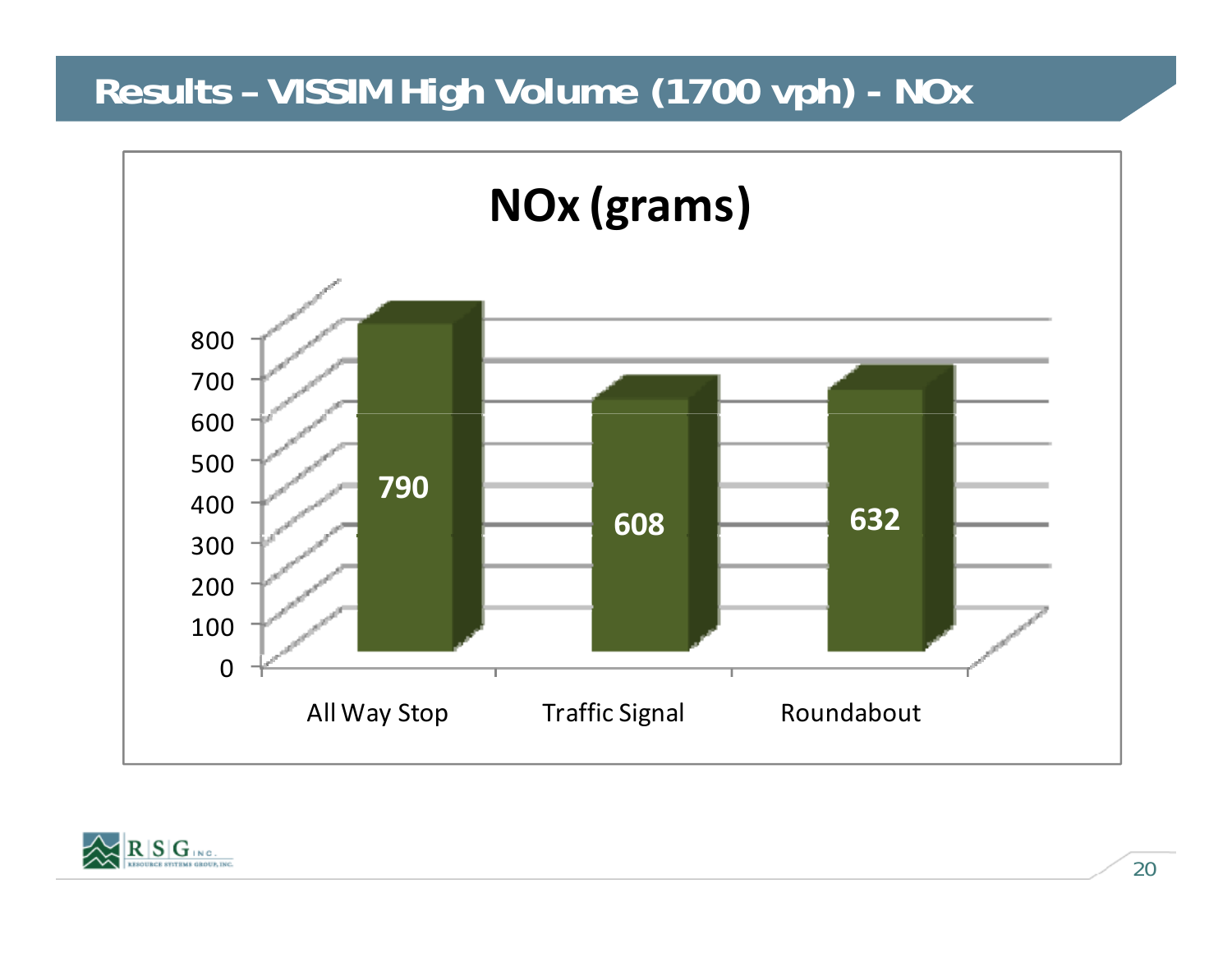## **Results – Comparison Across Different Microsimulators**

![](_page_20_Figure_1.jpeg)

![](_page_20_Picture_2.jpeg)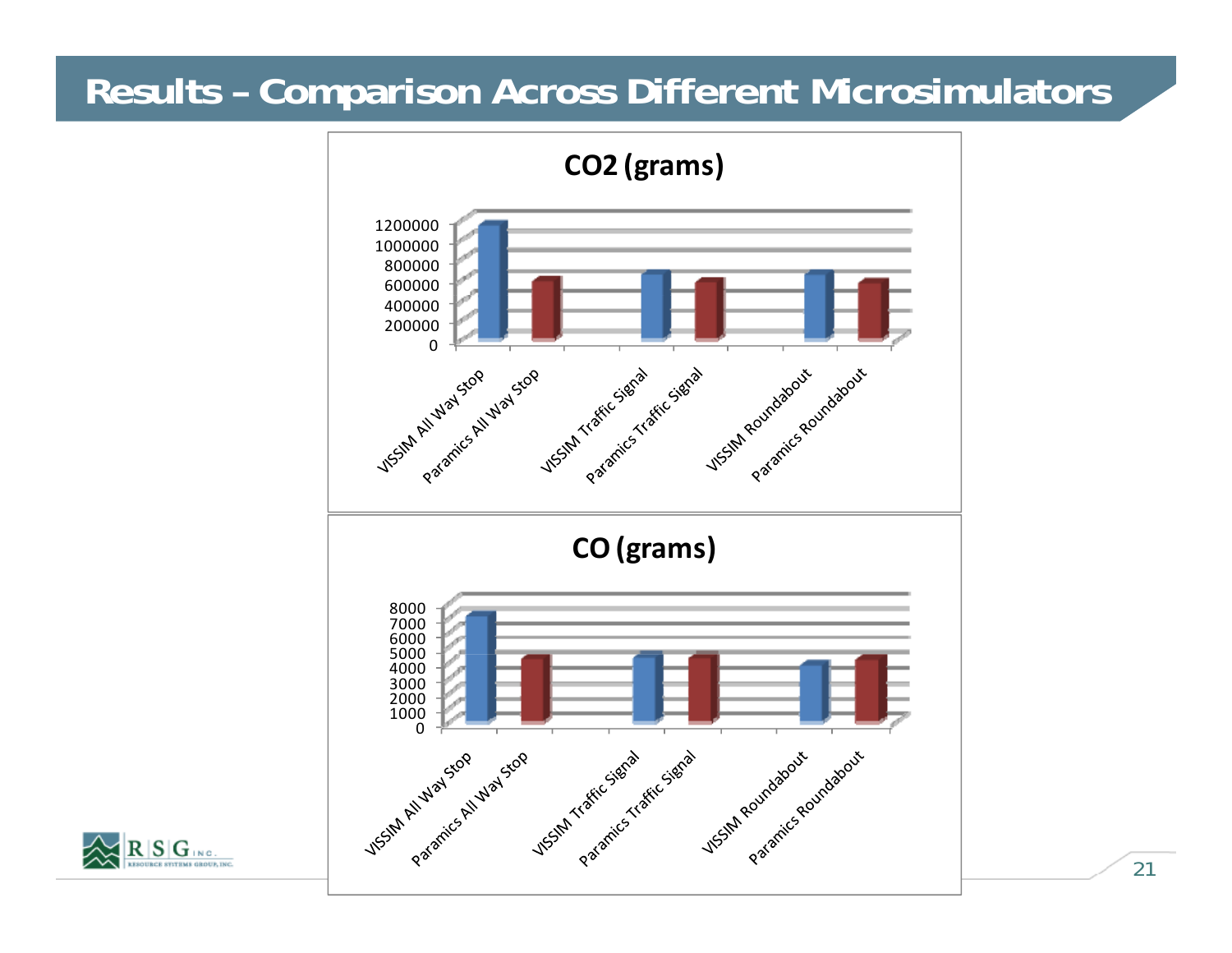# **Findings and Future Work**

#### **Findin g s**

- $\textcolor{red}{\bullet}$  In Using the Link Drive Schedule Approach:
	- Utilize a k-means algorithm to classify vehicle trajectories into MOVES "links"
	- Utilize Locally Weighted Scatterplot Smoothing (LOESS) to reduce a bin of similarly-classified trajectories into a characteristic Drive Schedule
	- Uses Normal MOVES Run Specification File Executed as a Project-Level Scenario

#### **Methodological Questions**

- How to appropriately define the geographic bounds of the "project area"?
- $\textcolor{black}{\bullet}$  If the "project area" is a small portion of a larger microsimulation model, how to manage the emissions from the rest of the network, sequester the vehicles that traverse the "project area"?
- How to best manage the many "degrees of freedom"? i.e. differences in traffic simulation **packages?**
- What is the correct number of bins to minimize sampling error? Latent cluster analysis.

#### **Research Begets Research**

- What is the practical limit of modeling vehicle trajectories? How many unique trajectories can MOVES handle?
- Are there significant differences in vehicle trajectory files produced by different microsimulation packages that affect their pre-processing into Link Drive Schedules?

![](_page_21_Picture_14.jpeg)